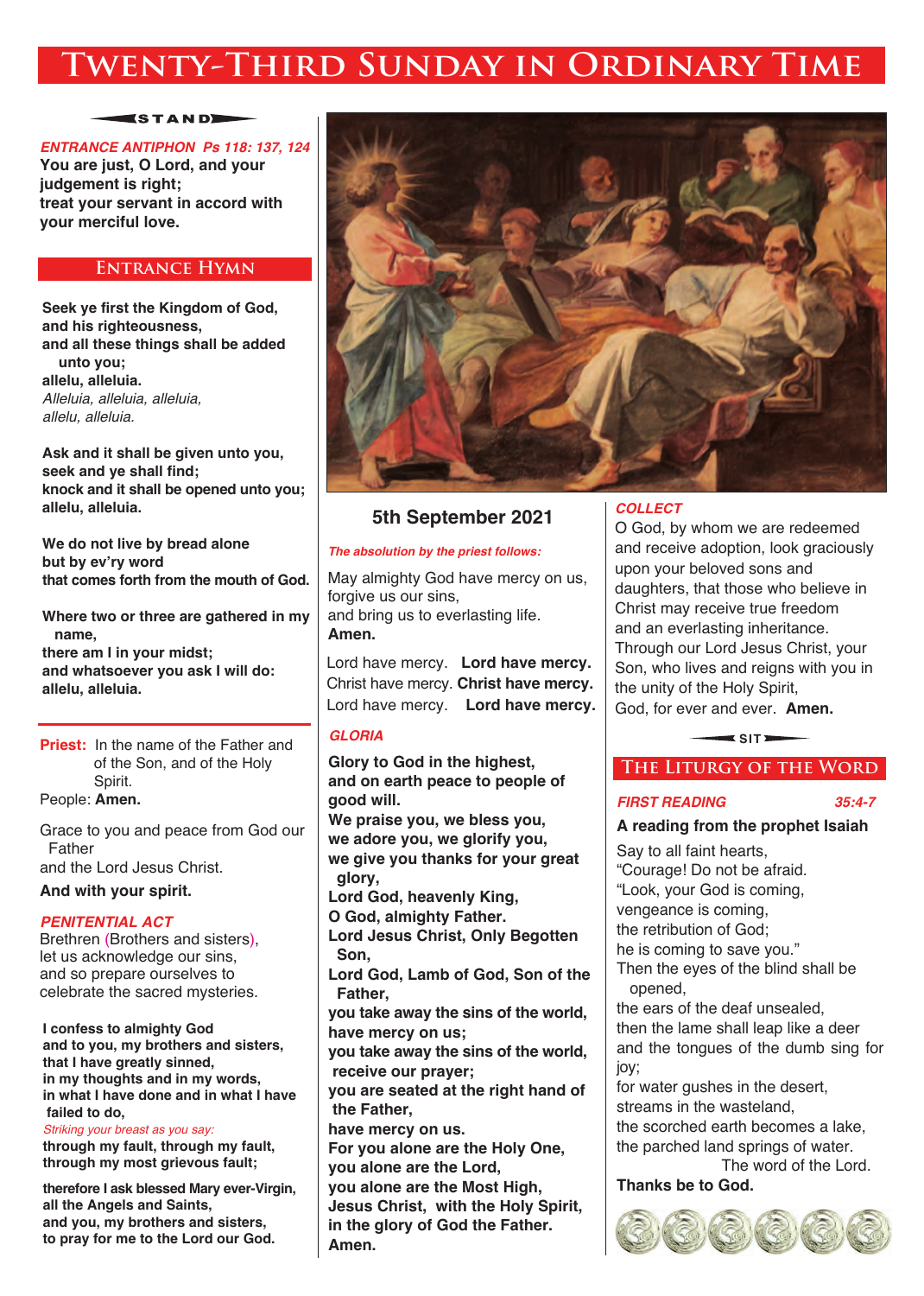#### *RESPONSORIAL PSALM Ps145:7-10.R.v.1*

# **R. My soul, give praise to the Lord.**

- **1.** It is the Lord who keeps faith for ever, who is just to those who are oppressed. It is he who gives bread to the hungry, the Lord, who sets prisoners free. **R.**
- **2.** It is the Lord who gives sight to the blind, who raises up those who are bowed down, the Lord who loves the just, the Lord, who protects the stranger. **R.**
- **3.** The Lord upholds the widow and orphan, but thwarts the path of the wicked. The Lord will reign for ever, Zion's God, from age to age. **R.**

### *SECOND READING 2:1-5*

### **A reading from the letter of St James**

My brothers, do not try to combine faith in Jesus Christ, our glorified Lord, with the making of distinctions between classes of people. Now suppose a man comes into your synagogue, beautifully dressed and with a gold ring on, and at the same time a poor man comes in, in shabby clothes, and you take notice of the well-dressed man, and say, "Come this way to the best seats''; then you tell the poor man, "Stand over there'' or "You can sit on the floor by my footrest.'' Can't you see that you have used two different standards in your mind, and turned yourselves into judges, and corrupt judges at that?

Listen, my dear brothers: it was those who are poor according to the world that God chose, to be rich in faith and to be the heirs to the kingdom which he promised to those who love him.

The word of the Lord. **Thanks be to God.**



### **STAND**

# *ACCLAMATION Sam 3:9;Jn 6:68*

**Alleluia, alleluia! Speak, Lord, your servant is listening: you have the message of eternal life. Alleluia!**

# *GOSPEL 7:31-37*

The Lord be with you. **And with your spirit.** A reading from the holy Gospel according to Mark. **Glory to you, O Lord.**



Returning from the district of Tyre, Jesus went by way of Sidon towards the Sea of Galilee, right through the Decapolis region. And they brought him a deaf man who had an impediment in his speech; and they asked him to lay his hand on him. He took him aside in private, away from the crowd, put his fingers into the man's ears and touched his tongue with spittle. Then looking up to heaven he sighed; and he said to him, "Ephphatha", that is, "Be opened." And his ears were opened, and the ligament of his tongue was loosened and he spoke clearly. And Jesus ordered them to tell no one about it, but the more he insisted, the more widely they published it. Their admiration was unbounded. "He has done all things well," they said "he makes the deaf hear and the dumb speak."

The Gospel of the Lord. **Praise to you, Lord Jesus Christ**.

# **ESTANDE**

#### *PROFESSION OF FAITH*

**I believe in one God, the Father almighty, maker of heaven and earth, of all things visible and invisible. I believe in one Lord Jesus Christ, the Only Begotten Son of God, born of the Father before all ages. God from God, Light from Light, true God from true God, begotten, not made, consubstantial with the Father; through him all things were made. For us men and for our salvation he came down from heaven,** *(All bow during the next three lines)*

# **and by the Holy Spirit was incarnate of the Virgin Mary, and became man.**

**For our sake he was crucified under Pontius Pilate,**

**he suffered death and was buried, and rose again on the third day in accordance with the Scriptures. He ascended into heaven and is seated at the right hand of the Father.**

**He will come again in glory to judge the living and the dead and his kingdom will have no end. I believe in the Holy Spirit, the Lord, the giver of life,**

**who proceeds from the Father and the Son,**

**who with the Father and the Son is adored and glorified,**

**who has spoken through the prophets. I believe in one, holy, catholic and apostolic Church.**

**I confess one Baptism for the forgiveness of sins**

**and I look forward to the resurrection of the dead**

**and the life of the world to come. Amen.**

### *PRAYER OF THE FAITHFUL*

#### $\blacksquare$  SIT

# **Liturgy of the Eucharist**

#### *Raising the host, the priest says:*

Blessed are you, Lord, God of all creation, for through your goodness we have received the bread we offer you: fruit of the earth and work of human hands,

it will become for us the bread of life. **Blessed be God for ever.**

### *The priest pours wine and a little water into the chalice, saying quietly:*

By the mystery of this water and wine may we come to share in the divinity of Christ,

who humbled himself to share in our humanity.

#### *Raising the chalice, the priest says:*

Blessed are you, Lord, God of all creation, for through your goodness we have received the wine we offer you: fruit of the vine and work of human hands,

it will become our spiritual drink. **Blessed be God for ever.**

#### *Bowing the priest says quietly:*

With humble spirit and contrite heart may we be accepted by you, O Lord, and may our sacrifice in your sight this day be pleasing to you, O Lord.

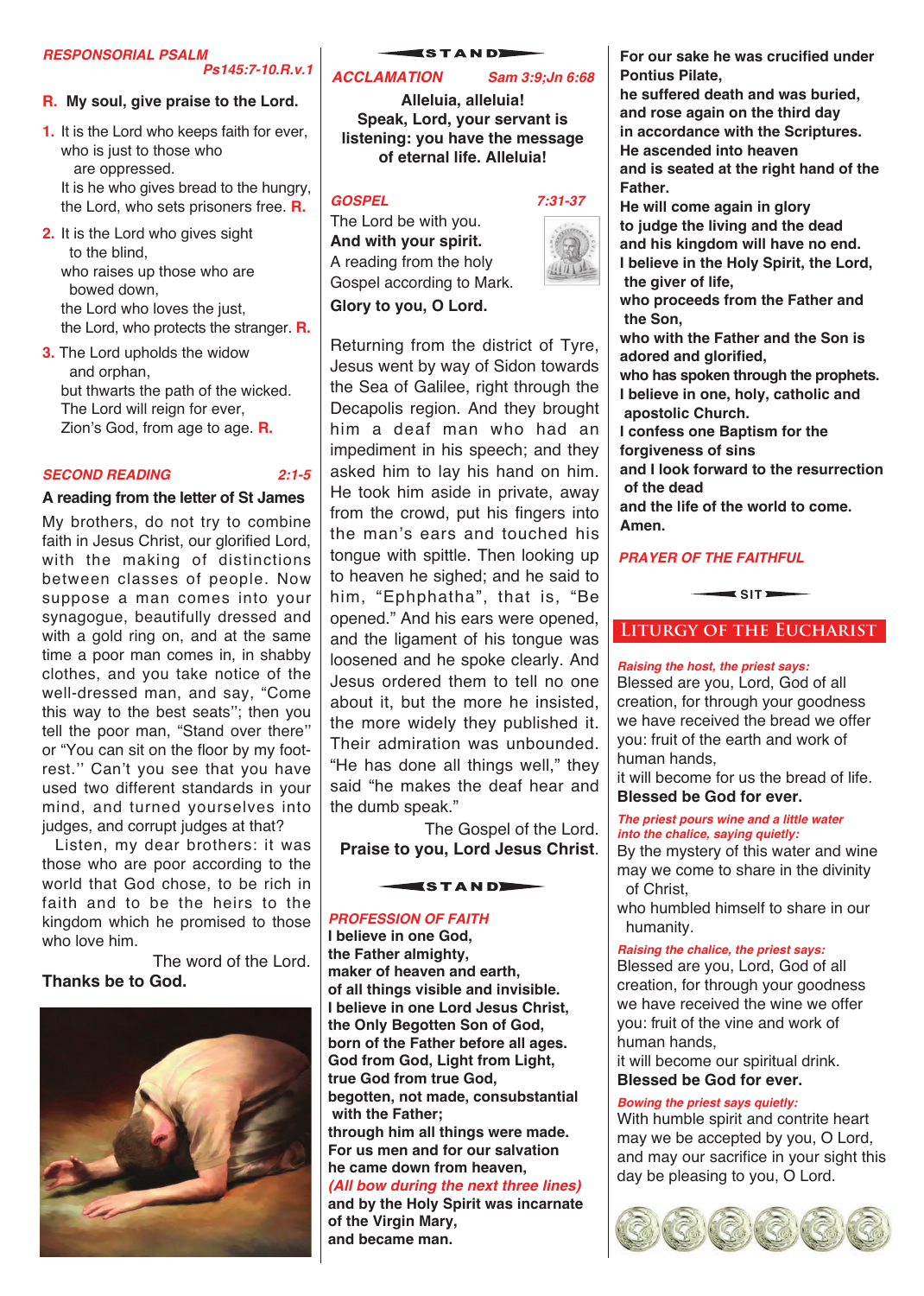#### *Then the priest washes his hands, saying quietly:*

Wash me, O Lord, from my iniquity; and cleanse me from my sin.

# STAND

### *Facing the people the priest says:*

Pray, brethren (brothers and sisters), that my sacrifice and yours may be acceptable to God, the almighty Father.

# **May the Lord accept the sacrifice at your hands**

**for the praise and glory of his name, for our good, and the good of all his holy Church.**

# *PRAYER OVER THE OFFERINGS*

O God, who give us the gift of true prayer and of peace, graciously grant that, through this offering, we may do fitting homage to your divine majesty and, by partaking of the sacred mystery, we may be faithfully united in mind and heart. Through Christ our Lord.

**Amen.**

# *EUCHARISTIC PRAYER II Preface II in Ordinary Time.*

The Lord be with you. **And with your Spirit.** Lift up your hearts. **We lift them up to the Lord.** Let us give thanks to the Lord our God. **It is right and just**

It is truly right and just, our duty and our salvation,

always and everywhere to give you thanks, Lord, holy Father, almighty and eternal God,

through Christ our Lord.

For out of compassion for the waywardness that is ours,

he humbled himself and was born of the Virgin; by the passion of the Cross he freed us from unending death, and by rising from the dead he gave us life eternal.

And so, with Angels and Archangels, with Thrones and Dominions, and with all the hosts and Powers of heaven, we sing the hymn of your glory, as without end we acclaim:

**Holy, Holy, Holy Lord God of hosts. Heaven and earth are full of your glory.**

**Hosanna in the highest. Blessed is he who comes in the name of the Lord. Hosanna in the highest.**



### **EKNEEL)**

You are indeed Holy, O Lord, the fount of all holiness.

### *The Priest joins his hands and, holding them extended over the offerings, says:*

Make holy, therefore, these gifts, we pray,

by sending down your Spirit upon them like the dewfall, so that they may become for us the Body  $\Phi$  and Blood of our Lord, Jesus Christ.

At the time he was betrayed and entered willingly into his Passion, he took bread and, giving thanks, broke it,

and gave it to his disciples, saying:

TAKE THIS, ALL OF YOU, AND EAT OF IT, FOR THIS IS MY BODY, WHICH WILL BE GIVEN UP FOR YOU.

In a similar way, when supper was ended, he took the chalice and, once more giving thanks,

he gave it to his disciples, saying:

TAKE THIS, ALL OF YOU, AND DRINK FROM IT, FOR THIS IS THE CHALICE OF MY BLOOD, THE BLOOD OF THE NEW AND ETERNAL COVENANT, WHICH WILL BE POURED OUT FOR YOU AND FOR MANY FOR THE FORGIVENESS OF SINS.

DO THIS IN MEMORY OF ME.

# **The mystery of faith:**

**We proclaim your Death, O Lord, and profess your Resurrection until you come again.**

# *Then the Priest, with hands extended, says:*

Therefore, as we celebrate the memorial of his Death and Resurrection,we offer you, Lord, the Bread of life and the Chalice of salvation, giving thanks that you have held us worthy to be in your presence and minister to you.

Humbly we pray that, partaking of the Body and Blood of Christ, we may be gathered into one by the Holy Spirit.

Remember, Lord, your Church, spread throughout the world. and bring her to the fullness of charity, together with Francis our Pope, N. our Bishop, his assistant Bishop(s), and all the clergy.

Remember also our brothers and sisters who have fallen asleep in the hope of the resurrection, and all who have died in your mercy: welcome them into the light of your face. Have mercy on us all, we pray, that with the Blessed Virgin Mary, Mother of God, with blessed Joseph, her Spouse, with the blessed Apostles and all the Saints who have pleased you throughout the ages, we may merit to be coheirs to eternal life, and may praise and glorify you through your Son, Jesus Christ.

### *The Priest takes the chalice and the paten with the host and, elevating both, he says:*

Through him, and with him, and in him, O God, almighty Father, in the unity of the Holy Spirit, all glory and honour is yours, for ever and ever. **Amen.**

STANDE

# **Communion Rite**

At the Saviour's command and formed by divine teaching, we dare to say: **Our Father, who art in heaven . . .**

Deliver us, Lord, we pray, from every evil, graciously grant peace in our days, that, by the help of your mercy, we may be always free from sin and safe from all distress, as we await the blessed hope and the coming of our Saviour, Jesus Christ.

# **For the kingdom, the power and the glory**

# **are yours, now and for ever.**

Lord Jesus Christ, who said to your Apostles: Peace I leave you, my peace I give you, look not on our sins, but on the faith of your Church, and graciously grant her peace and unity in accordance with your will. Who live and reign for ever and ever. **Amen.**